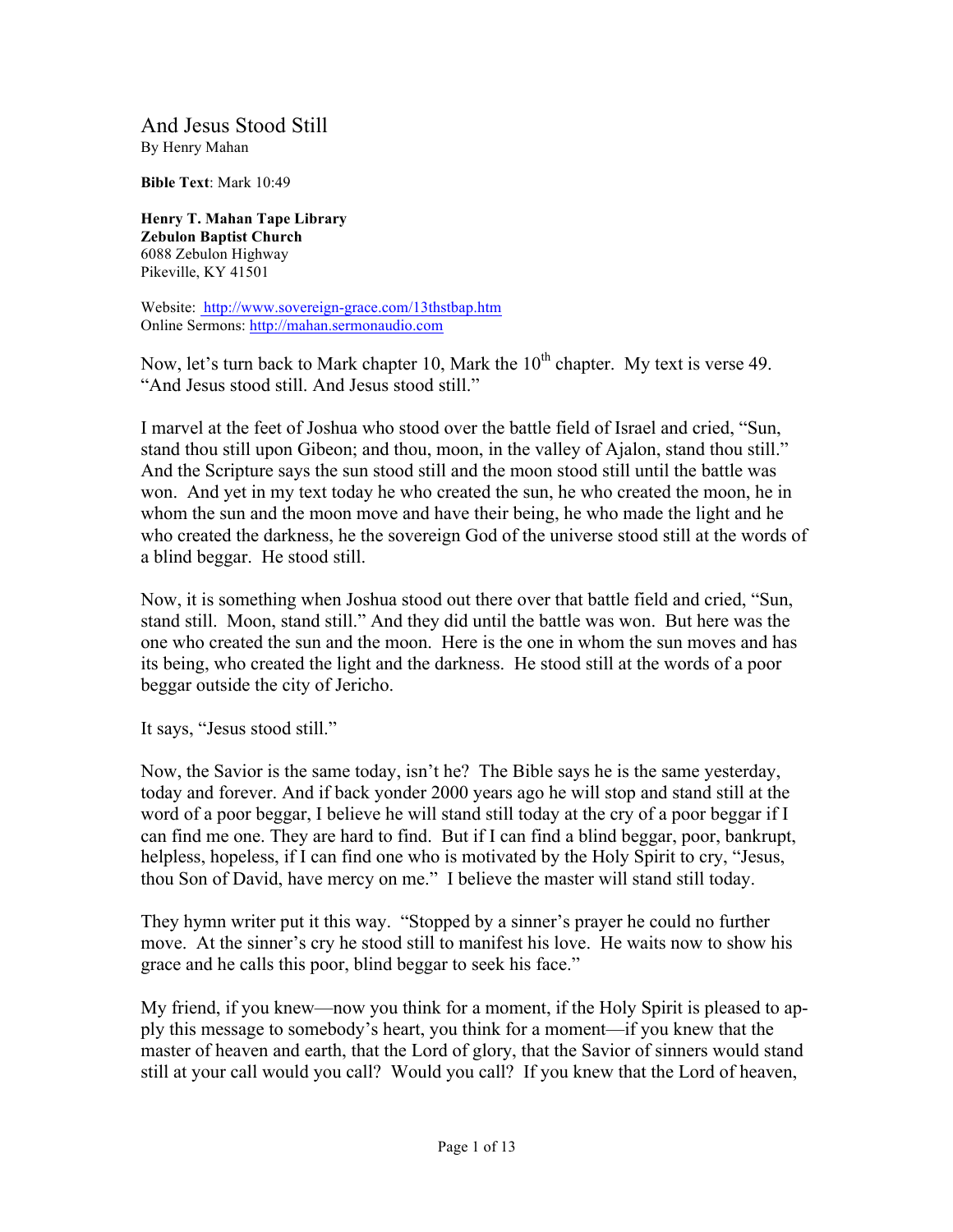the master of heaven and earth, the Savior of sinners would stand still at your cry, if you knew that, would you cry?

Well, let's look at the text that Milton read a moment ago beginning with verse 46. And let me point out seven brief things, seven points. Let us see if we can reconstruct this situation Let us see if we can recreate this scene. Let's see if we can take our places at the roadside as Jesus passes by. And let's see if somebody here can cry out in his heart and have the master stop and stand still and do a work of grace, a work of mercy for that sinner. I believe he will. I believe he will. He is the same yesterday today and forever. And the master who was stopped by this blind beggar's cry, I believe he will stop today if somebody will cry. It says, "Whosoever shall call upon the name of the Lord shall be saved."

He said, "You come to me. I'll give you rest. You will not come to me that you might have life." That is the whole problem, not his inability. It is your unwillingness.

Now, let's see the first thing, verse 46. "And they came to Jericho." Look at verse 46 with me. "They came to Jericho and as he went out of Jericho with his disciples and a great number of people, blind Bartimaeus, the son of Timaeus, sat by the highway side begging."

I see three things in this verse about this man. Number one, I know who his father was. The Bible tells me his father was Timaeus. Now, there is a reason for that. I'm not sure I know what it is, but there is a reason for it. "Blind Bartimaeus, the son of Timaeus." I know who his father was.

Secondly, I know this man was blind. I know he was blind, probably blind from birth. I don't know that for certain, but I do know he couldn't see.

The third thing I know about him, he was very poor. If he had not been very poor he wouldn't have been sitting there by the highway side begging, begging bread, begging money, pitiful sight.

Now, how does that relate to me? Well, first of all I know who my father is and I know who your father is. My father was Adam. Now, the reason Bartimaeus' father, Timaeus, was mentioned—as I said, I don't know—but it may be that his father had something to do with his blindness. It may be that Bartimaeus' blindness is related in some way to his father. I know this. I know my spiritual blindness is related to my father. I know it is because of him. I know that my spiritual blindness and my poverty. I don't know. Blind Bartimaeus' father Timaeus might have been the town beggar. He might have been the town bum. He might have been a diseased man and this boy was born blind because of his Father. I know I was born spiritually blind because of my father. That's what the Bible tells me, because of Adam.

What does the Bible say? Romans 5:12. "Wherefore, as by one man (Adam) sin entered this world and death by sin, so death passed on all men."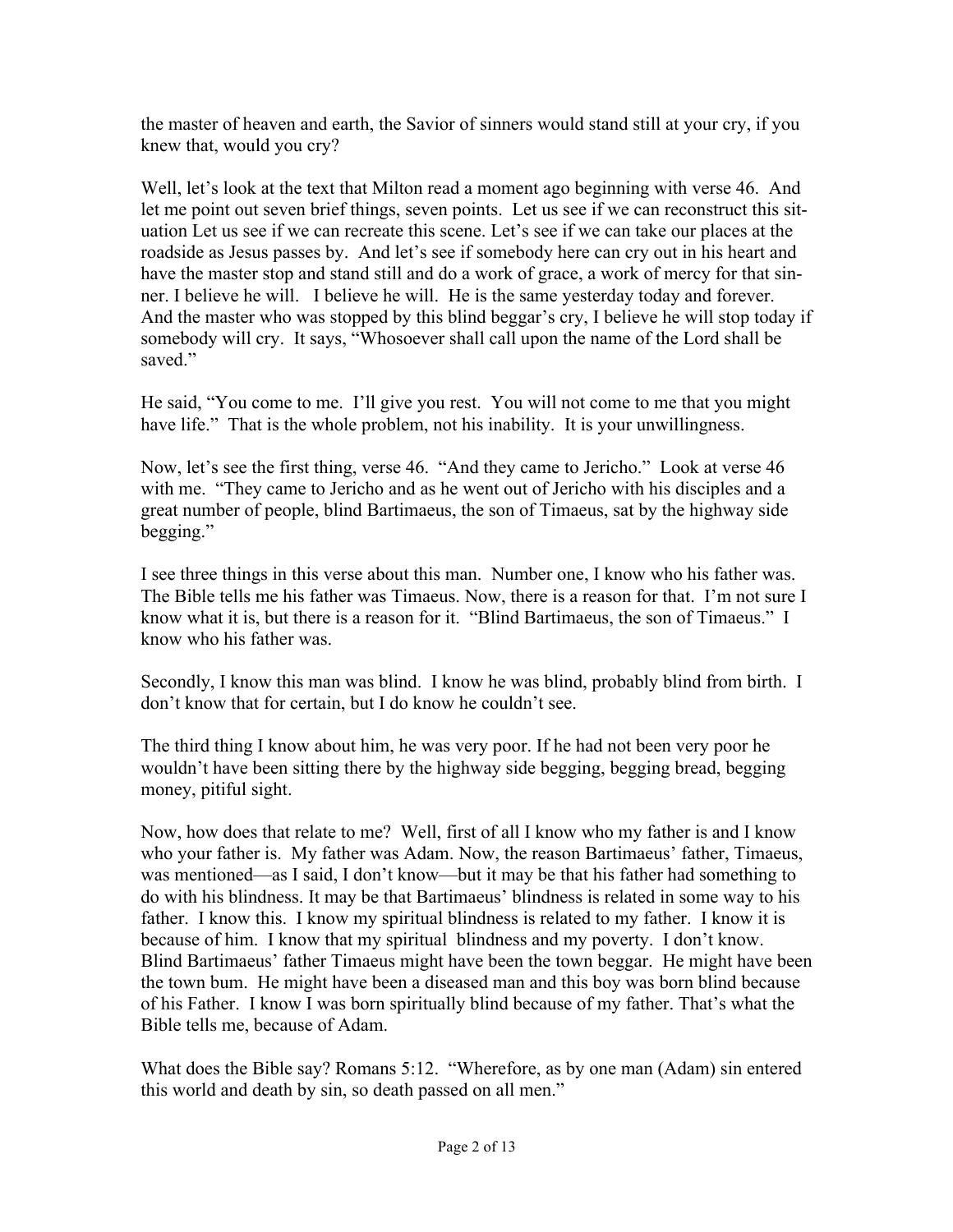Here sat a blind man, blind Bartimaeus, the son of Timaeus. It may be that blindness was passed on to him in some way by his father. But I do know that my blindness and my poverty is the result of my father's sin. It says that in the Bible. "In Adam all die. By one man sin entered this world and judgment and sin and death and condemnation and depravity passed on all men"

I know the modern gospel denies original sin. But a man is a sin to deny original sin. In Adam all died, died. Listen to Romans 5:12. "By one man's disobedience, by one man's act of rebellion we were made sinners by one man. That man was Adam."

David said, "In sin my mother conceived me. I was born in sin, conceived in sin, brought forth speaking lies, estranged from God from the womb."

The second thing about blind Bartimaeus, we know who his father was and we know he was blind. And I know this. I know that you and I are spiritually blind by nature.

Turn with me to 1 Corinthians two. Now listen to this, 1 Corinthians chapter two, verse nine. This speaks of the spiritual blindness of natural men, 1 Corinthians, the second chapter, verse nine says this. "It is written," written in the Old Testament and it is duplicated in the New. It is written. "Eye hath not seen nor ear heard neither have entered into the heart of man the things which God hath prepared for them that love him." We are spiritually dead. The eye hath never seen.

Christ said to the disciples, "Blessed are your eyes. They see. I speak to the multitude in parables because they, having eyes, cannot see and they, having ears, cannot hear." And the natural man, the carnal man, the son of Adam apart from the life giving, light giving, sight giving power of the Holy Spirit cannot see the mysteries of the gospel. He cannot see his sin and he cannot see his Savior. He cannot see his guilt and he cannot see the redemption that is in Christ Jesus.

Turn to 2 Corinthians chapter four, 2 Corinthians four, beginning with verse three. Listen to this. "If our gospel be hid, it is hid to them that are lost," 2 Corinthians 4:3, "in whom the God of this world hath blinded the minds of them which believed not lest the light of the glorious gospel of Christ who is the image of God should shine unto them." They are blinded.

Bartimaeus sat by the way side blind. He could not see. And we sit by the wayside, the highway side of life blind, dead in our trespasses and sins, cannot hear, cannot see. And then the third thing about him, he was poor. He was in poverty. All the treasures that I have will pass away except those treasures which I have in glory.

The rich fool lay upon his bed one night and he said, "Soul, take thine ease. Eat, drink and be merry."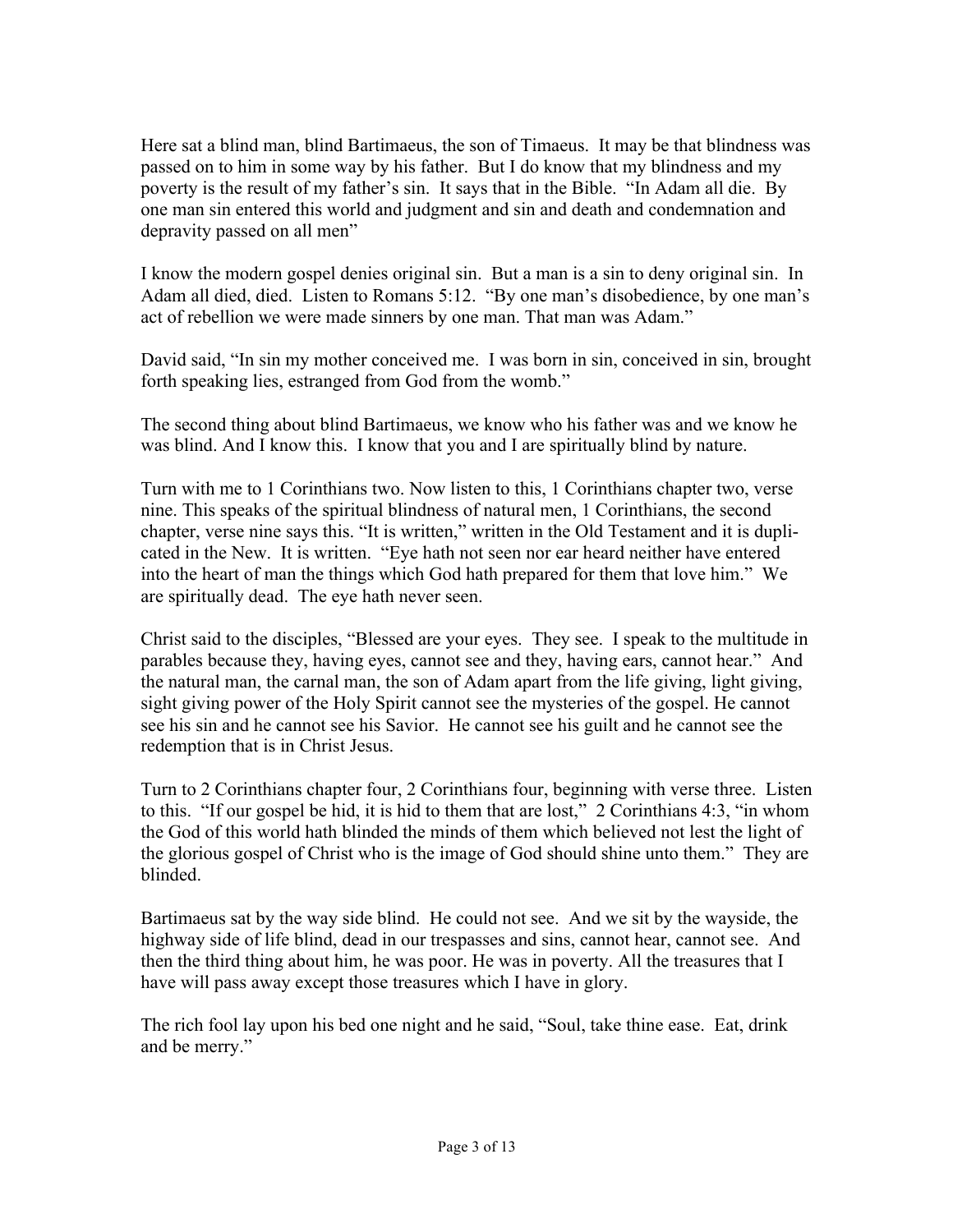The Lord came to him and said, "Thou fool. This night shall thy soul be required of thee and then whose shall these things be that you have accumulated. You are wealthy to the flesh and in the flesh, but you are not rich toward God."

I heard a little story one time. There was a very wealthy man who owned just a tremendous amount of land and he was talking to a neighbor one day. He was bragging about what he had, what he owned. He and the neighbor were standing out in the middle of the field and this man said to the neighbor, he said, "Look over that way. As far as you can see, everything you can see I own it. Look over that way as far as you can see. Everything, I own it. Look in that direction as far as you can see. Everything you see, I own it. Look in that direction as far as you can see. Everything you can see, I own it."

And the neighbor standing beside him said, "That's wonderful. You own everything in all four directions. But let me ask you a question. How much do you own in that direction?"

And the neighbor bowed his head because he was not rich toward God.

My friends, all these things shall pass away. You don't own anything. I like what the black lady said to the preacher one day. She said, "My heavenly Father owns everything. You white folks are just paying the tax on it."

Not rich toward God. Spiritually blind, spiritually bankrupt, spiritually poverty stricken, have nothing know nothing, see nothing, hear nothing. That is the condition of Adam's sons. That is the condition of every human beggar by the way side of life if you could just see it.

The second thing, look at verse 47. Turn back to Mark chapter 10. Verse 47. I love this verse. I could stay here the rest of the message. This is it right here. Listen. "And when he heard...and when he heard that it was Jesus of Nazareth...when he heard."

Now I don't know. It doesn't say. This is pure speculation. But I believe that Bartimaeus had heard of Christ before. I am not sure of that. But now see if it doesn't indicate that. His cry indicates that he knew who Jesus Christ was. It certainly does. He didn't call him miracle worker. He didn't call him glorified reformer. He didn't call him Jesus Christ Superstar. He said, "Jesus, Messiah, thou Son of David." That is exactly what he said.

I kind of think that perhaps someone had told him about Christ. Someone there in Jericho had told him that a man down yonder in Capernaum who was blind had been healed. I believe one of his friends must have come by one day and said, "Bartimaeus, I know you are blind and I know you will appreciate this. There was an old boy down there in Capernaum that was as blind as you are. He was blind from birth. And there was a man called Jesus. And some say he is the Messiah. Some say he is the Christ. He was born in Bethlehem and doesn't the prophet say that the Messiah will be born in Bethlehem? And he has got Herod on the run and he has got Pilate talking to himself and he has got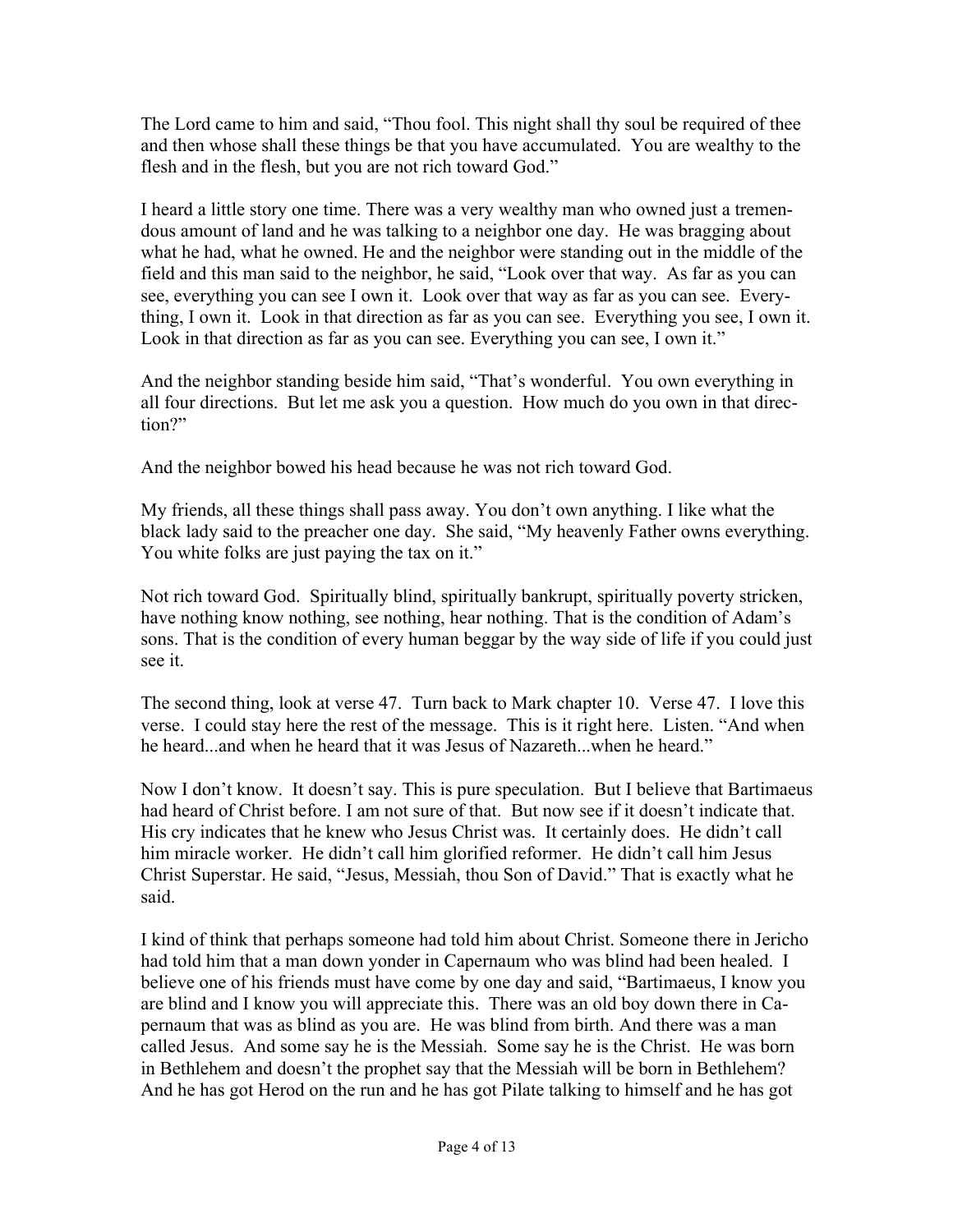the chief priests gnashing their teeth and sending false witnesses out against him. He has upset the whole world, Bartimaeus. And, Bartimaeus, believe me, all he did was just touch the eyes of that man down there in Capernaum and he could see. That man...I was there. I saw it myself. I know what I am talking about. That man who was stone blind just as blind as you are, all Jesus of Nazareth said was, 'You can see,' and that man could see."

And old Bartimaeus said, I know, "Tell it again. Tell it again. Tell me how this man who was blind could see at the words of this man of Nazareth. Is not this the Messiah? Didn't I hear someone say the Messiah is sent to preach the gospel to the poor, to heal the broken hearted and recover sight to the blind? Isn't that what it says in Isaiah the prophet?"

And his friend says, "That is what it says."

Oh, Bartimaeus clapped his hands and said, "Then there is hope for me. I hope Jesus crosses my path."

And here that one day, that one day all that commotion and he said, "What is it? What is it?"

And somebody said, "It's Jesus of Nazareth. He's here."

And Bartimaeus cried out. This man meant business. This was no half hearted effort. He was blind. And only Christ could make him whole. And Christ was right there, right in front of him. Their paths had crossed. And he cried out, "Jesus," that's savior. That's Joshua. "Thou Son of David." That's king, Messiah, the promised prophet, priest and king. "Have mercy." That is sovereign mercy to the undeserving, not justice, not what I deserve, not what we Jews ought to have. "Have mercy. I don't merit it or deserve it. Thou Son of David, thou sovereign Lord, thou Messiah, have mercy on me."

Have you heard the gospel of Christ? Have I heard it? Does it relate to my need?

When that man came to Bartimaeus and told him about Jesus healing the blind man, it related to his need.

"I am a blind man. I need healing. He healed that man. He can heal me. That man couldn't make himself whole. I can't make myself whole. But, oh, if he ever crosses my path, if he ever crosses my path I am going to cry out. I am going to cry out."

And that glorious day came just like the publican in the temple who stood there and said, "Lord." And you will never be saved until he becomes your Lord. You will never be saved until he becomes your Lord. You don't play around at this thing. This man, you look at his cry. It is, "Jesus thou Son of David," capital S-o-n, "thou Son of David, thou promised Messiah, you are the Christ. You are the Messiah. I know it. I wish you would have mercy on me. You don't owe it to me now."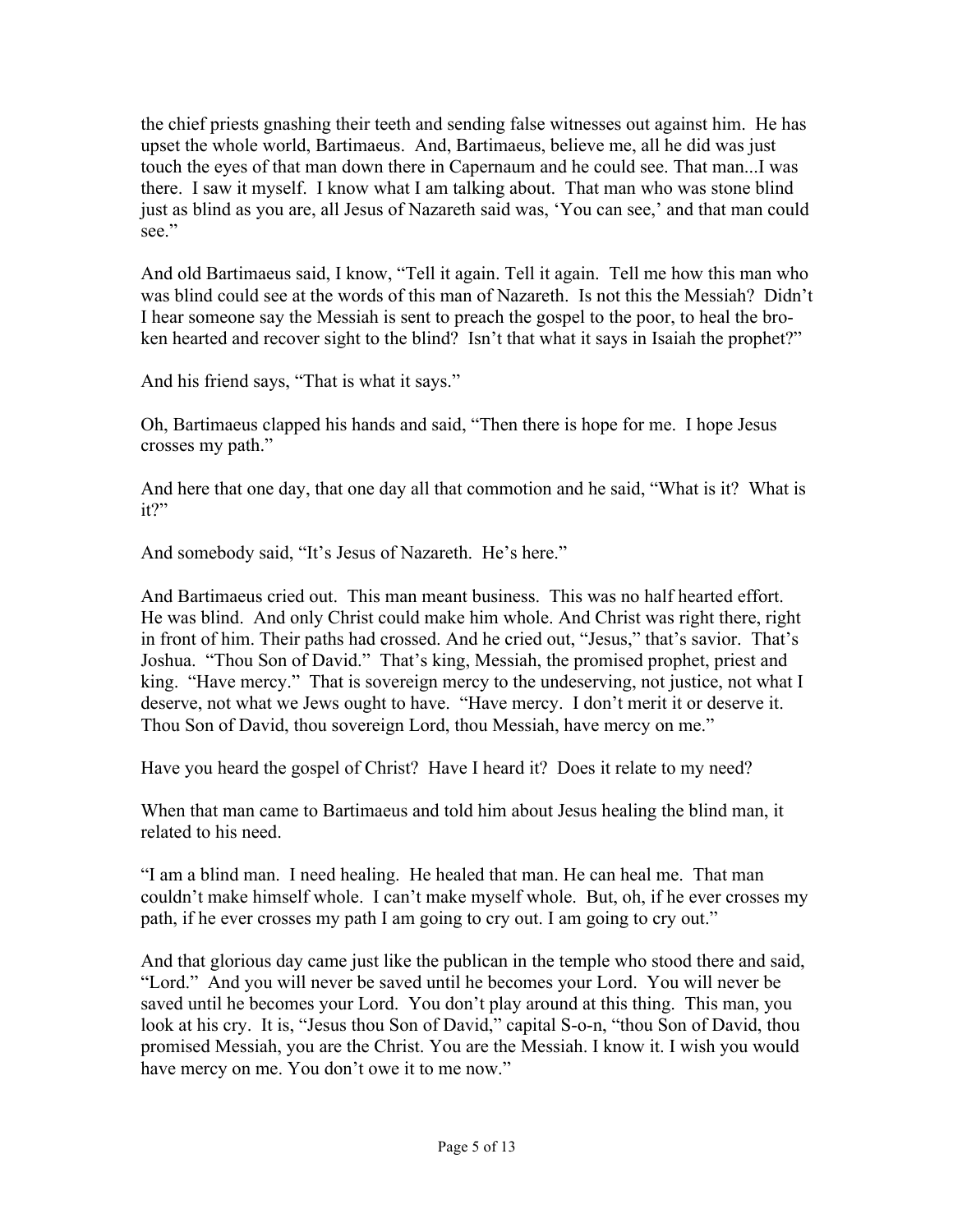Mercy. Mercy. There are several key things. As I said you can stay there all night. Jesus. Savior. Son of David. Messiah. Mercy. Sovereign mercy. Have mercy on me.

On who?

On me. On me. My sins are ever before me .I am the one that needs help. I am the one.

Have you ever isolated yourself in the cesspool of sin? Are you busy talking about everybody else's shortcomings and everybody else's infirmities and everybody else's sin?

"Lord, have mercy on my family."

That won't do.

"Lord, have mercy on America."

God is not going to have mercy on America or any other nation. No nations ever as a whole turn to God. Name one illustration."

God is going to have mercy on me. He saves people one by one only. It is a personal conviction. It is a personal repentance and it is a personal contrition and it is a personal faith. And it is a personal relationship, a vital union with a living Lord, on me.

Now, look at the next verse. This will break your heart. This will break the heart of the devil, well, if you said that they had one. Look at the next verse.

"And many charged him that he should hold his peace."

Do you know what that means? That means folk around him said, "Hush, Bartimaeus. Don't make so much noise. Don't get so excited, Bartimaeus." The people about him would have kept him from Christ if they could. That's right. They discouraged him. They didn't say, "Hey, Lord. Hey, Lord. Here. Bartimaeus is crying for you." They said, "Bartimaeus, shut your mouth. Get back in your place, Bartimaeus."

You know why they did that? First of al, they didn't know what it was to be blind. They didn't know. The second place, they didn't believe in the power of Christ to heal. In the third place, they didn't want him disturbing their customs. In the fourth place, they were not interested in the glory of the Redeemer.

And, my friend, when you start seeking the Lord, when you get under what we call Holy Ghost conviction—and don't get too high and mighty that you can't use Bible terms. Don't get so liberal and modern that you can't go back to the old Bible language. That's what it is. It is Holy Ghost conviction. It is sovereign mercy. It is divine grace. It is blood atonement. It is seeking the Lord. It is crying for mercy. That's what it is. And I am telling you this. When you get under Holy Spirit conviction—now, you listen to me. If you don't hear anything else I say I want to warn you right here. This is important.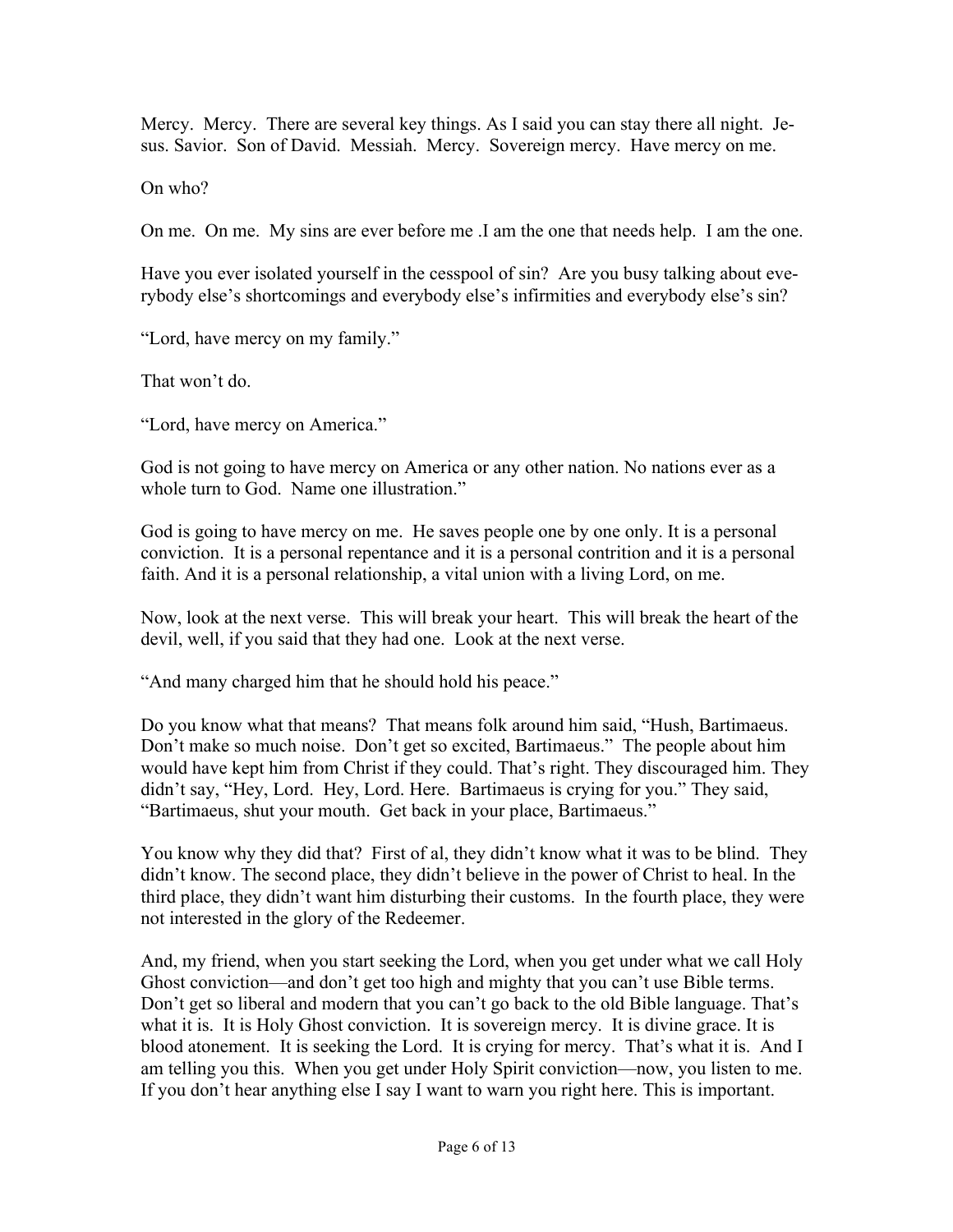You will be discouraged by your family, by your parents, by your friends and by the people you work with. They don't mind you getting religion, but they don't want you to come to know the Lord. They don't mind you joining some denomination or being nice and going to church on Sunday, but they don't want you sold out for Christ. You know why? There are four reasons. They have never been aware of their own blindness. They have never been lost so they don't know what it means to be lost.

Old blind Bartimaeus, you just shut your eyes for a moment and realize what it means to be blind, huh? And here you are sitting in your darkness and you have been there all your life and you are totally blind. You have never seen. And here the good news has come to you that there is a man who can make you whole, who can give you eyes. And he is right there in front of you somewhere out there in front of you. You hear his footstep and you cry, "Lord, that I might see." And some Jack leg standing beside you that don't know A from zizzard to hell from Hall River is at our shelf and used to say, Cecil, "Hush, don't get excited." He's never been lost. He don't know what it means."

I get real mad sometimes when somebody gets interested in the gospel and some person comes along who doesn't know Genesis from Revelation or John from Nehemiah and says, "No, don't go down there to Church. Go somewhere else." They have never been blind. They don't know it means to be lost. They don't know what it means to be on your road to hell. They are, but they don't know it. That's right. Excuse me for feeling that way, but it antagonizes me to no end.

They don't believe in the power of Christ to heal. They think salvation is in some altar, salvation is in some water somewhere, salvation is in some preacher, salvation is in some denomination or salvation is in some law. They don't know it is in Christ. That is where it is. And when you start talking about your denominations and your preachers and your Holy Ghost revivals and all that stuff, they can understand that kind of language. But when you talk about Christ and his power to save, they don't know what you are talking about. And they are going to keep you out of heaven if they can.

Now, they don't know what they are doing. They are blind, too. But they don't know it. And they don't want their man made religion to be disturbed. They don't want their customs disturbed.

But thank God this man didn't listen to him. What if he had, huh? What if he had?

You come to church and God starts showing you some things you have never seen. God opens your heart to some things you have never seen. You come to realize the depths of sin, the depravity of the human heart, the power of Christ to save, the inability of the Churches and preachers of this generation to help you, to give you peace and you get disturbed. And you meet some idiot and he says, "Don't you go back down there."

They ought to declare a bounty on him and pay \$50 for their scalps. That is exactly what they ought to do. They don't know what they are talking about and that's what these people... "Bartimaeus, hush."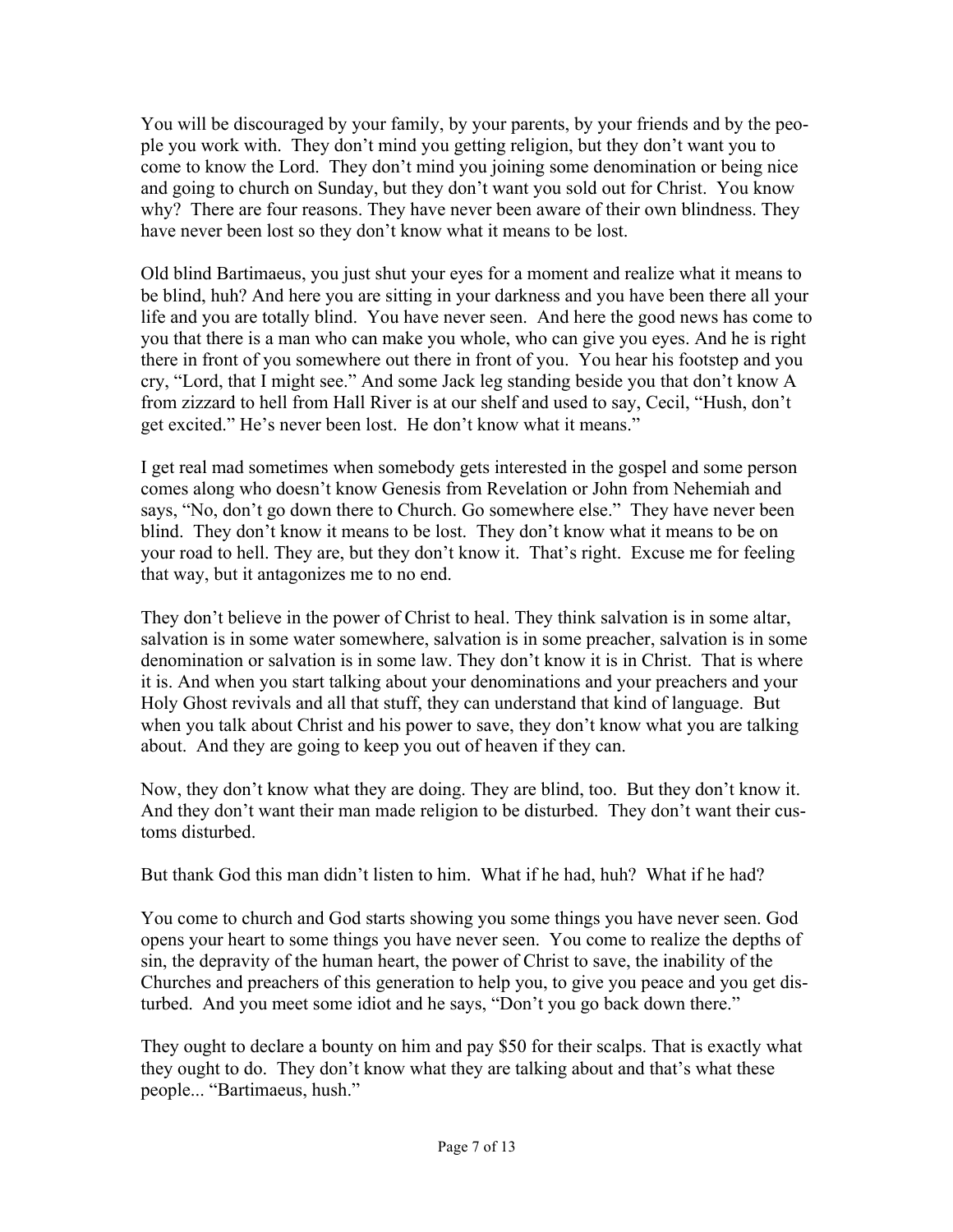But thank God. Look at that next verse. He had some sense. I hope you have. "He cried out the more a great deal."

"I'm not going to hush. I'm not going to let him go until he blesses me."

Like Lester said the other night, "The only way you will keep me out of here is to lock the door." The only way is to lock the door.

And, my friend, I am going to where somebody is preaching Christ. I am going down there. I am going to cry out out of my hungry heart, out of my weary spirit, tired of darkness. I dare you.

Let me tell you something. You who are seeking the Lord in truth, the next time that person comes to you and says, "Don't you go down here and don't you listen to this and don't you do that." You turn to them and say, now in kindness, "You don't have anything to give me. You don't know the Lord. God's never done anything for you. How can you lead me? Huh? How can you lead me? What you ought to do is go with me."

Like Moses said to his father in law, "Come and go with me and we will do you good."

There is nothing in the cesspools of this word. There is nothing in these compromising modernistic liberal churches. There is nothing in this flesh seeking religion. Let's get out of it. Let's go to Christ. Let's get out of it.

Ichabod is written on the door. Let's get out of it.

People come to me all the time. They say, "Well, they are not preaching anything down at our church where I go to church. They are not preaching a thing. Pastor doesn't preach the gospel. They are just playing church down there."

I say, "Why don't you get out then?"

"Well, momma always went there and daddy always went there. You know, I have been there all these years and we helped build the building and..."

I'm not going to eat garbage just because I built the table. I'll tell you that. I am not going to stay in a house that is burning down just because I bought and paid for it.

That's how much sense it makes.

And I'll tell you this. The person who supports the man who is not preaching the gospel is just as guilty as that man in the sight of God. If you drive an automobile and you park in front of the bank while your buddy runs in and robs it they will put you in jail. And if you furnish an automobile for a man to ride around in and preach heresy you are just as responsible as he is.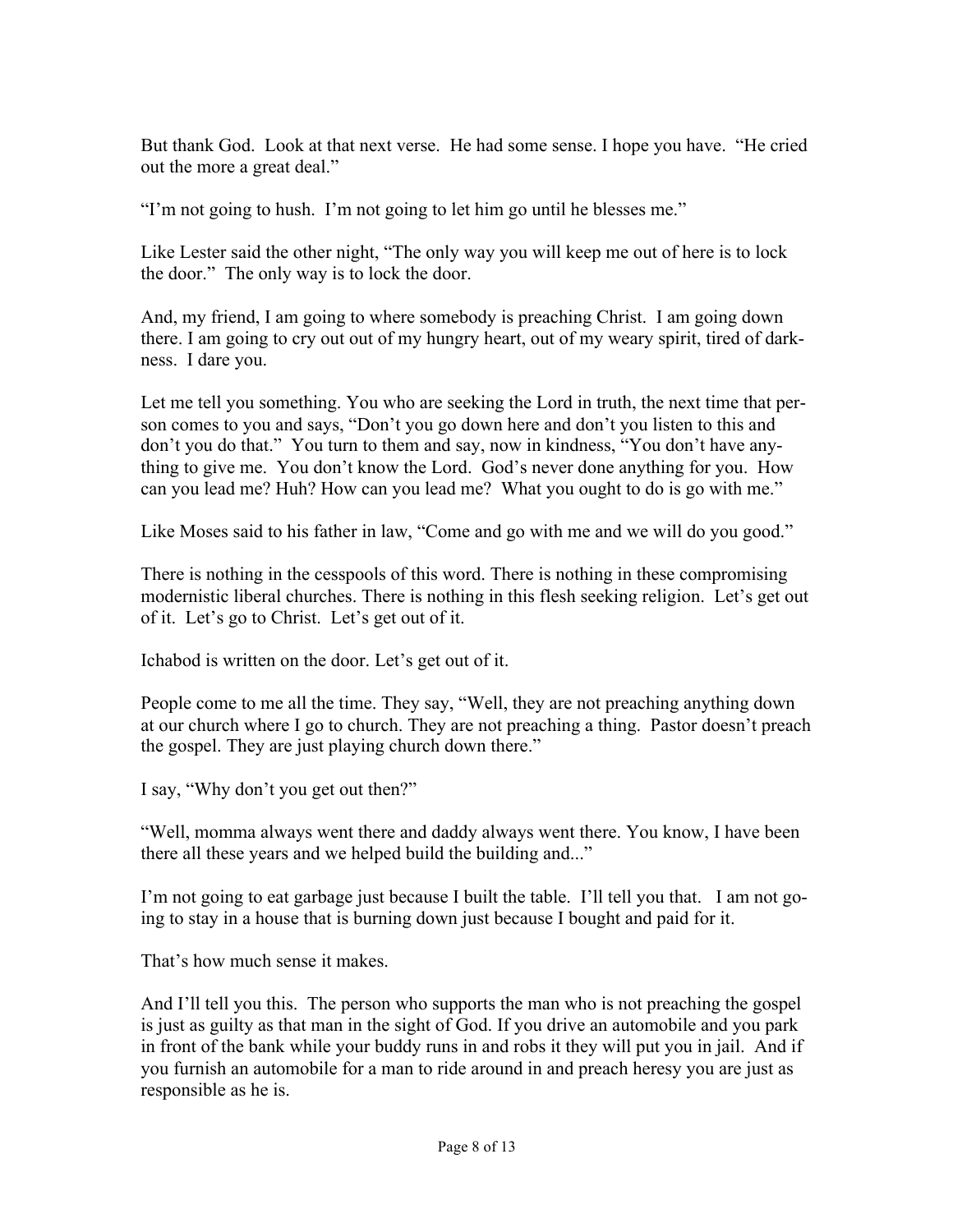And I will tell you what I would do—and I am being honest with you—if my pastor didn't preach the gospel I would leave there so quick it would make your head swim. I wouldn't even take time to say good bye. I would shake the dust off of my feet and walk away as fast as I could.

And people need some courage to do those things, I know, but this man he cried out for mercy. And those people around said, "Hush."

He said, "I am not going to hush. I am seeking the Lord."

All right. Look at the next verse, blind man's Lord. Oh, this is beautiful. Listen. "And as he cried out," here is a hungry hearted sinner. Here is a broken hearted sinner. Here is a blind beggar who needs mercy and he cries out and he says, "And Jesus stood still."

What made the Lord stop? Herod couldn't have stopped him. Pilate couldn't have stopped him. The chief priests and Sadducees couldn't have stopped him. Even his beloved apostle Peter couldn't stop him.

Peter said, "Lord, don't go to the cross."

He said, "You get behind me, Satan. Thou savourest not the things of God."

Who stopped him?

I'll tell you who stopped him. It was the sincere, heart felt cry of a sinner in need. That's what it was.

Is there a sinner here? Is there a fallen woman here? I bet you a dollar and a half and a cow and a calf there ain't one here, that my Lord saved every one of them he met. Now, I could find one, if I can find the woman who is nothing, knows nothing and has nothing, she is a daughter of Eve. She is a daughter of Adam. She is a fallen woman by original sin, by actual sin, by nature, by thoughts, by imagination, by deed. She is a fallen daughter of Adam. Is there a sinner here? I mean an undeserving, ill deserving, hell deserving lost sinner in need, desperate nee, lost by nature? If I can find me one and that sinner knows his need and believes that Christ is who God says he is, believes the record that God hath given concerning his Son. He is the Redeemer. He is the Messiah. He is the Savior. By his death on the cross he atoned for our sin. As our great high priest he went into the presence of God in the holy of holies in glory and laid down his blood as an atonement on the mercy seat for our sins. And he pleads with the Father as our intercessor, pleads the wounds in his hands and feet and side. If I can find me a sinner who is at the highway side of life begging, clothed in rags, blind and he cries, Christ will stand still right now. I know that.

I don't know your heart. Maybe you do. It is deceitful and desperately wicked. Who can know it? But I do know this. Any person who is made aware of his guilt like David who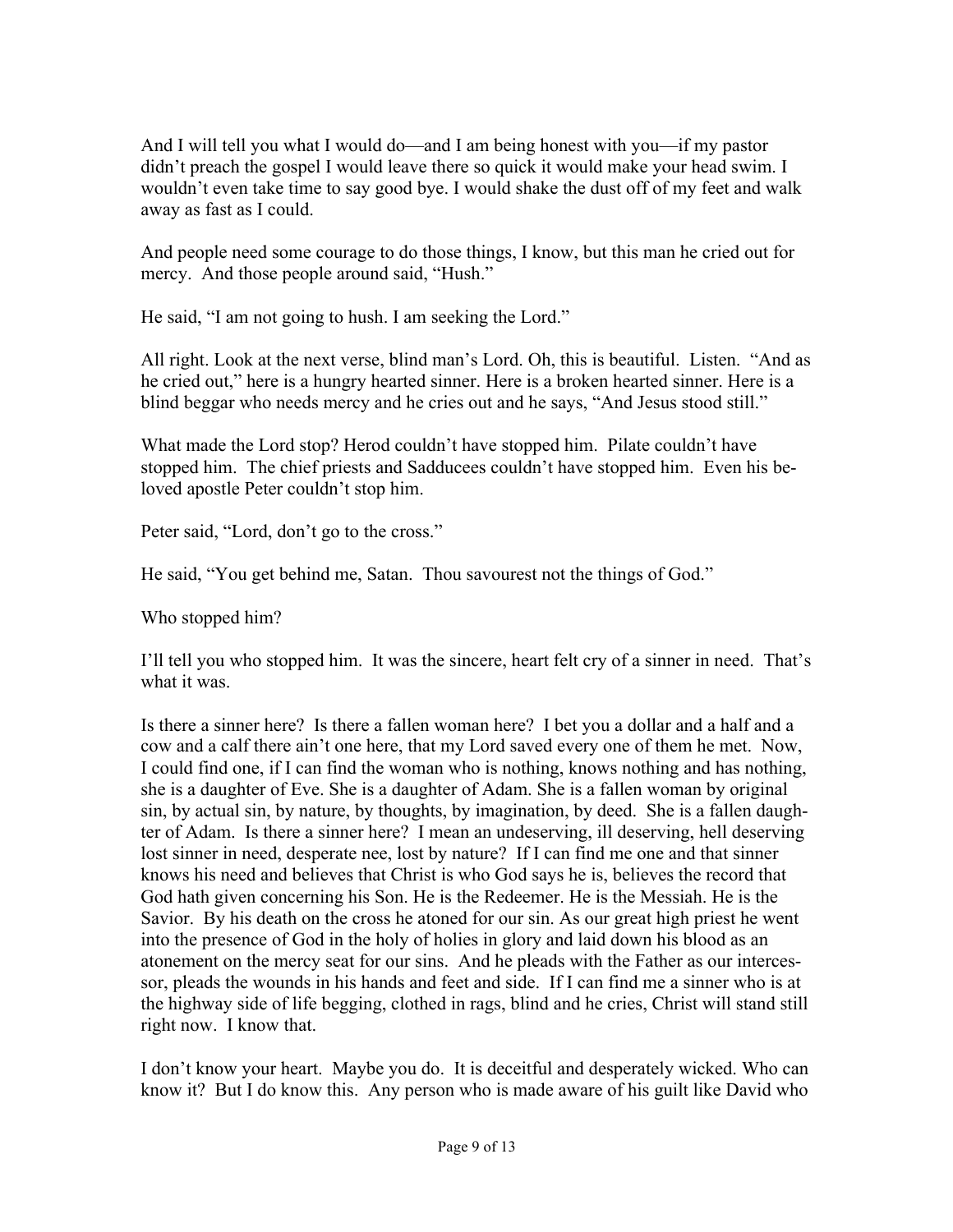said, "My sins are ever before me." Any person who can't help himself like blind Bartimaeus, he is blind and can't do anything about it, who needs the mercy of God. Any person who...Bartimaeus couldn't see physically, but, boy, he could see spiritually. He knew who that was. I know who he is. He is Jesus Christ the Son of David.

Do you know who he is? Do you know why he came to this earth? Do you know what he did on that cross? Do you know why he did it? That God might be just and justify. Do you believe on him? Huh? Do you believe on him?

"And Jesus stood still."

What made him stop? The broken hearted cry, the desperate sincere cry of a sinner in need. That is what did it.

Now, Bartimaeus wasn't playing games. Don't you play games with God. He will send you to hell. He was done playing games. He was blind and he knew it. He was poverty stricken. He was hungry. He was weary. He was thirsty. He was miserable. He needed help and he didn't go to the preacher and he didn't go to the Pharisees and he didn't go the doctor, the reverend, most high doctor. He went to he Lord. And he said, "Jesus, thou Son of David, oh God, have mercy. Have mercy."

And the Lord Jesus stopped and commanded the blind man to come to be called. And they turned to Bartimaeus and the said, "He is calling you."

Oh, boy. He is stopped. He stopped. And he stood still. Good night. I'll bet Bartimaeus' heart beat a hundred miles an hour. He stopped. And he is calling you.

Now, look at that blind man's response. Watch it now, verse 50. "And he cast away his garment."

All right now. I am going to make you mad, but stay with me, will you? Anybody here who is seeking the Lord listen to me now. If you can't apply the Word of God quit reading it. Quit preaching it. He cast away his garment. I don't know what his garment was. Let me speculate a little. It might have been a blanket to keep him warm while he begged. Bu t he wasn't going to need that blanket no more. He wasn't coming back blind. He threw it away. Maybe it was a special covering, you know, old blind people carried white canes. Maybe he had a special covering, tent like thing to keep folks from stumbling over him as he sat by the wayside in his dirt and his squalor and filth and begged while he was blind. But he wasn't going to need that anymore. He threw it away. He was going to the Lord. [?] to him.

Now listen to me. If you want salvation, if you want Christ, if he at your cry stopped and stood still and this morning he is speaking to you through me as an ambassador of Christ, if you have got his attention and he commands you to be called, I am saying this. You cast away everything that hinders you. It may be your friends .It may be your family. It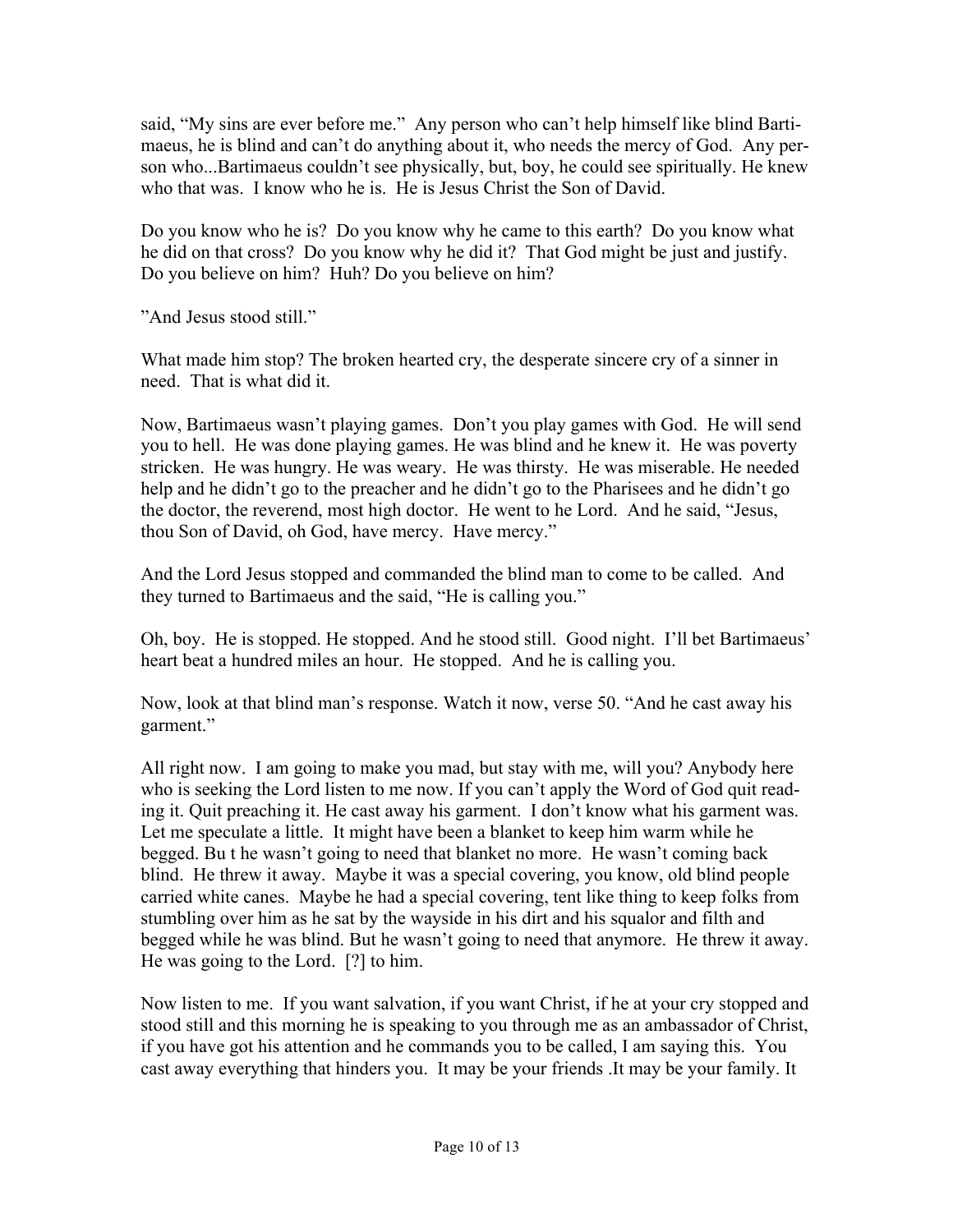may be your false religion. It may be that empty heretical church you are going to. It may be some hypocritical cover. Are you serious about this thing?

The Lord, he is commanding you to come.

Bartimaeus said, "Wait until I get all my stuff together here now so I can take it with me"

No. Boy, he threw it off and he ran to Jesus. He ran. He will never need that junk anymore. He is not going to belong to the blind society no more. He is going to belong to those that see.

You know, I just don't imagine he hung around with the blind folks any more after that. Do you? [?] He hung around with folks that could see.

It always wounds me to see folks hanging around with blind people. They say, "I can see. All my buddies are blind, but I can see."

What do you all got in common? What do you all got in common?

He arose.

I heard the voice of Jesus say, "Come to me and rest. Lay down thy weary one, thy head on my breast."

And I came to Jesus weary and worn and sad and I found in him a resting place and he has made me glad.

I will go to Jesus though my sins like mountains round me rose. I know his course. I'll enter in whatever may oppose.

"If any man love father, mother, husband, wife, brother sister, yea, his own life more than me he is not worthy of me. He is not worthy of me."

"He casting away his garment, he came to Jesus."

I don't mind telling you that a believer is going to burn his bridges behind him because he don't have any plans to go back.

You know, they tell me a great general landed his armies, took them by boats, amphibious force to a foreign shore on an invasion attempt and when he landed, all of his supplies and all of his troops on the sands of that little island, they looked back and he had set fire to all the ships. He said, "We are not leaving. We are not retreating. We came here to conquer and we are going to stay right here."

And I believe a man...I hear a preacher say, "Well, try Jesus for a while."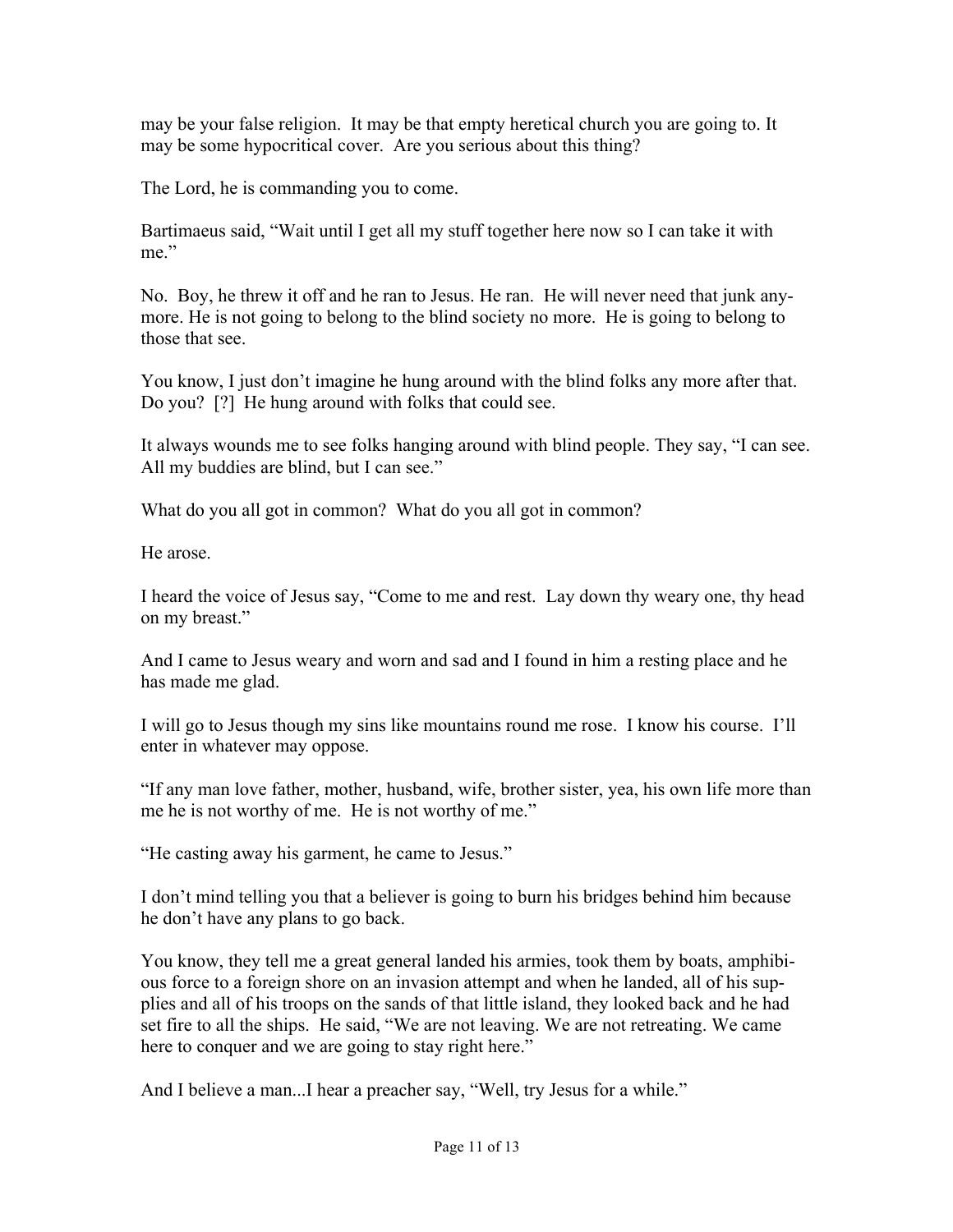You can't do it that way. There is no way. We don't try Jesus. He is too big for that. You might try on a pair of britches, but you don't try on the Lord.

You see, the king comes in and conquers. We don't have any plans on going back. People who do go back are like dogs that return to the vomit. They never were anything but dogs. And hogs that return to their wallow, they were never anything but hogs.

Look at the Six family, two more things, verse 51. "And Jesus answered and said to him, 'Bartimaeus, what will thou that I should do unto thee?' And he said, 'Lord, that I might see."

The Lord Jesus took him by the hand and he said, "What do you want? What do you want?"

Now, let's be serious. What do you want? Right now what do you want?

Bartimaeus there wasn't any stammering, stuttering or hypocrisy. "Lord, that I might see."

And I ask you this morning, what do you want? Do you want wealth? Well, you came to the wrong place. Do you want popularity? You want an easy life? You came to the wrong place. You want a life free from sorrow and free from sickness and free from unhappiness and free from disappointment? I can't give you that. Can't offer you it.

But I ask you this. Do you want to be saved? Do you want spiritual light? Do you want spiritual life? Do you want to see the Lord? Christ will give you that.

"That I might see. That I might see. I want to see my Lord. I want to see his grace. I want to see his power. I want to see his face. That is what I want. Take the world, but give me Jesus."

Look at the last thing, a blind beggar's blessings. Verse 52. "And the Lord Jesus said, 'Go thy way, thy faith hath made thee whole.' And immediately he received his sight and he followed the Lord."

I know what a man is going to do when he meets the Lord. He is going to follow the Lord. I know what a man is going to do when he receives his sight. He is going to follow the one that made him see. No way he will do otherwise.

"My sheep hear my voice and they follow me. They follow me."

Here is one. Unashamed before men. Ashamed before God I am, but unashamed before people because you are dug out of the same pit and hewed out of the same rock and dug out of the same old dung hill. Unashamed before men. I say I am a blind, poverty stricken, hungry, ill deserving beggar sitting in my filth by the way side. And one day Christ